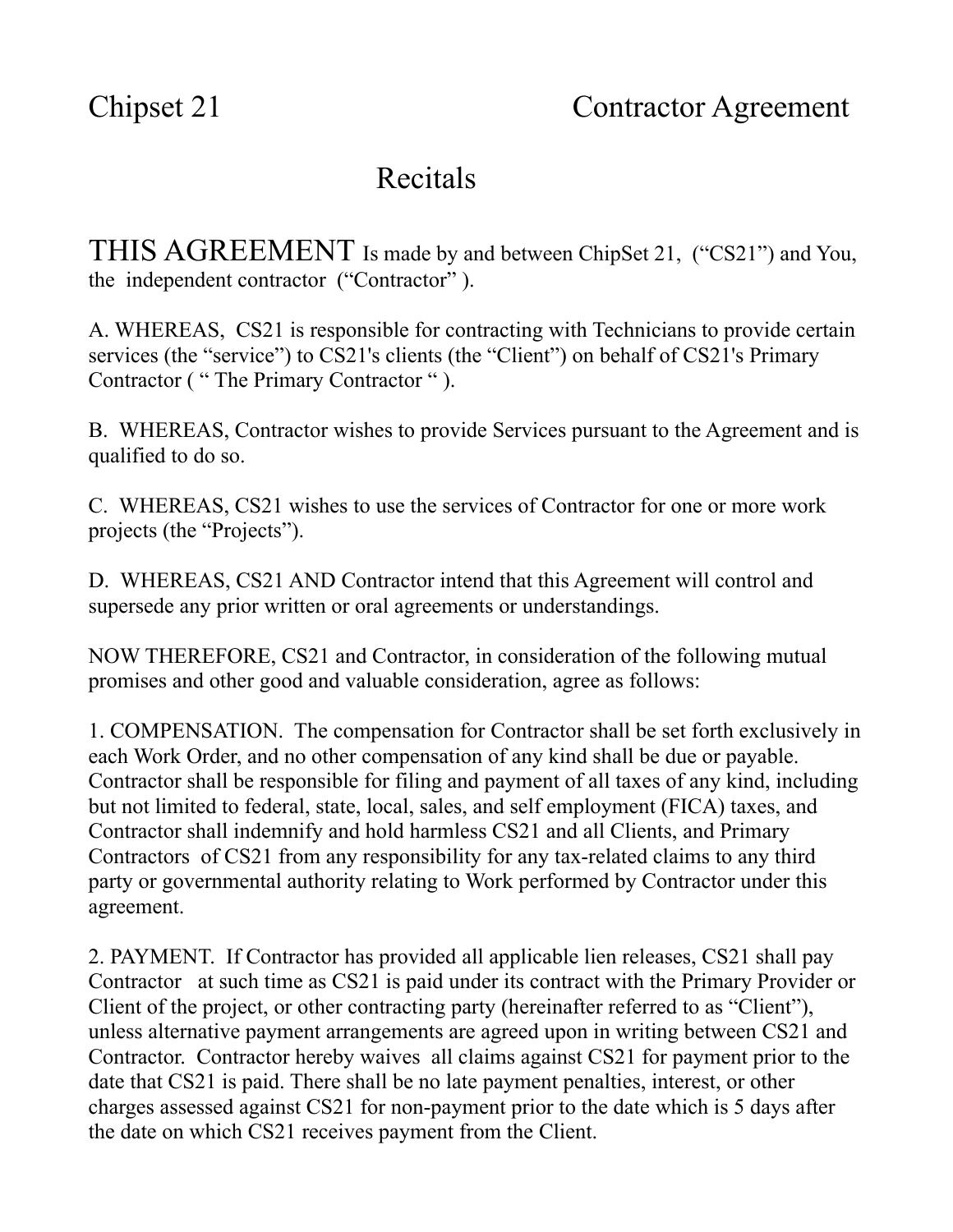3. IDENTIFICATION OF PROJECTS. The specifications, terms and conditions of each Project shall be set forth in a Work Order for that project, to be awarded by CS21. Each Work Order that is awarded to Contractor, For any project while this Agreement is in effect shall be part of this Agreement and shall be subject to the terms of this Agreement. Provider acknowledges that this Agreement does not obligate it to award Contractor any minimum amount of work on any Work Order. CS21 obtains contracts from several sources, Major Manufacturers , Larger Subcontractors, Technical Placement Services such as Work Market Ext.

4. LIABILITY INSURANCE. Contractor shall be covered under the General Liability Insurance Policy of CS21.

5. INDEMNIFICATION. Contractor shall indemnify, defend and hold CS21 harmless from any and all claims arising out of or relating to Contractor hereunder or under any Work Order issued hereunder. Indemnification shall include all expenses, including attorney fees incurred by CS21 and Client incurred in the Investigation or defense of any claim.

6. CONFIDENTIALITY. During the term of this Agreement and following the termination of this Agreement, regardless of the time , manner, reason for cause of such termination. Contractor shall not directly or indirectly.

- a. Disclose, divulge, or use at any time the name, requirements or other business and confidential information of any Client of CS21, other than as required to complete the Work.
- b. Disclose, divulge, or use at any time any confidential information concerning the business of that CS21 acquired during the term of this Agreement and and during the performance of Projects.
- c. Use any of the foregoing for CS21's own benefit except to carrying out its responsibilities under this Agreement and the Project Documents.

7. INDEPENDENT CONTRACTOR. Contractor is an independent contractor not an employee of CS21. In this regard, CS21 and Contractor agree as follows: a. Separate Business Office. Contractor maintains a separate office with its own equipment, materials and other facilities.

b. Control of Work. Contractor shall control the means of performing the Service Contractor is to perform under this Agreement. Contractor shall be paid for specific Services as described in this Agreement or any Work Order. The control of Contractors work, including the aggregate number of hours of work and the scheduling of those hours, will be entirely in the discretion of Contractor.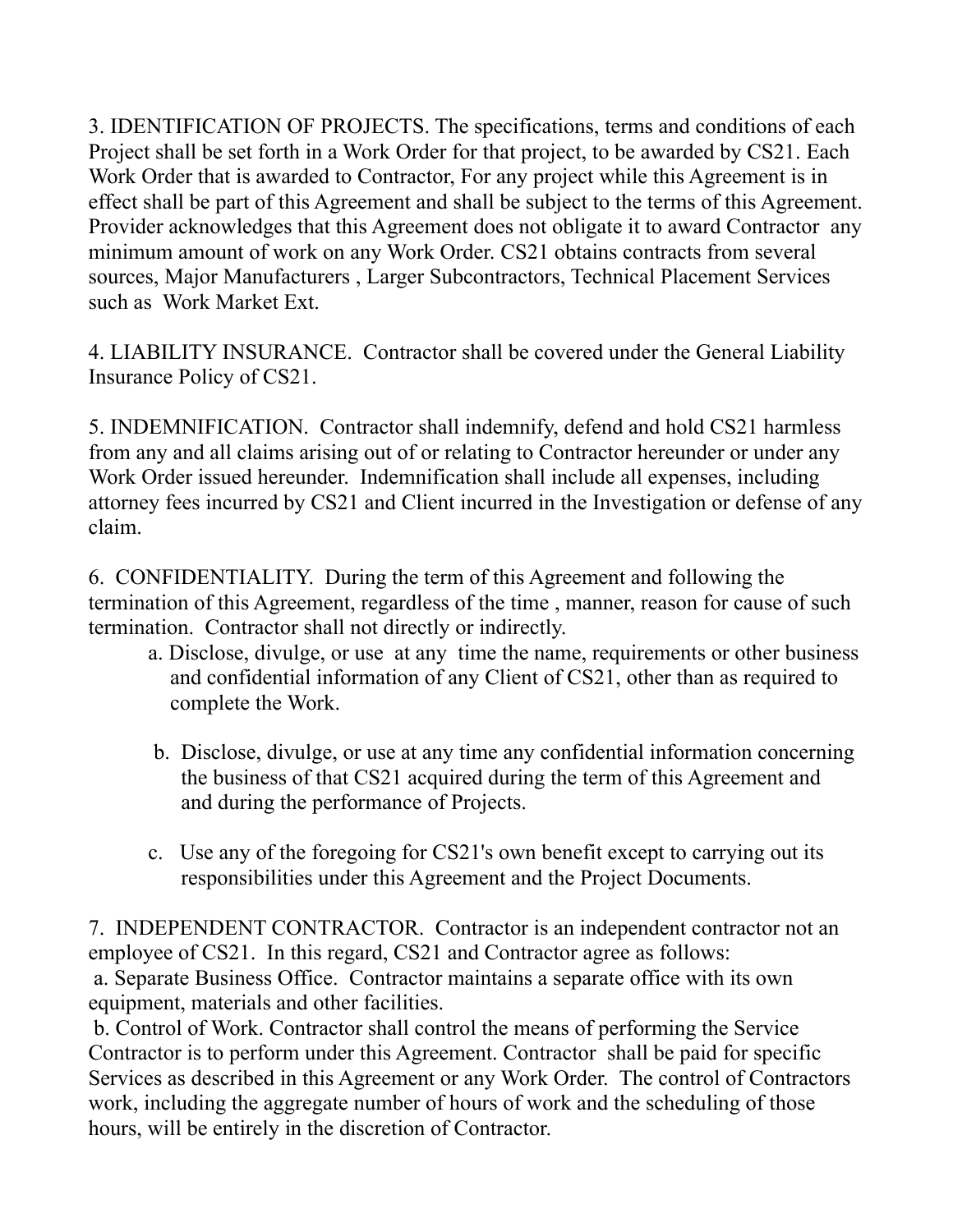c. Expenses. Contractor is responsible for the payment of all expenses related to the services or work that it performs under this Agreement including without limitation, payment of its employees or independent contractors.

d. Completion of Work. Contractor is responsible for completing the work or services under this Agreement in a professional and workmanlike manner and will be liable for any failure to complete the work, as hereinafter provided.

e. Compensation. The compensation for Contractor's work or services is as described in Paragraph 1, and is determined on a per Work Order basis and not any other basis.

f. Taxes. Contractor will be responsible for paying and filing its own federal and state income tax, including self-employment tax and estimated tax.

g. Insurance. Contractor will be responsible for its own health insurance, worker's compensation insurance, automobile insurance and other types of insurance for itself and its employees.

h. Authority. Contractor will have no authority to bind or obligate CS21 in any manner.

8. Change Orders. CS21 and Contractor agree that CS21 shall not be liable for any amount greater than the amount set out in Contractors written proposal. In the event Contractor scope of work is decreased or increased, such change shall be evidenced by a written change order, and the increase or decrease in Contractor's bid shall be set out in the change order. Contractor agrees that it will not take direction or request from Client, will not agree to any additional work, or incur any additional expenses requested by Client unless approved by CS21 through a signed change order. CS21 shall not be liable for any labor, materials, expenses, services or other items which Contractor provides or agrees to provide to Client without CS21's prior written consent.

9. Warranties. Contractor hereby warrants that: (I) all workmanship performed and materials supplied by Contractor shall be free from defects caused by faulty workmanship, and defective materials for a period of one year from the service date; (ii) Contractor also warrants that all workmanship performed and materials supplied by Contractor shall comply with all applicable laws, regulations and ordinances including, but not limited to, applicable codes. All warranties shall survive the termination of this Agreement. Contractor agrees to provide warranty work free of charge to CS21 and on a timely basis. Provider represents that provider is not a sole proprietorship subject to withholding under law.

10. Default. If Contractor fails to timely complete its work, CS21 shall have the right upon written notice to Contractor, to terminate this Agreement. Upon receipt of such written notice. Contractor shall cease all further activity on the project. CS21 shall have the right to hire other Contractors to complete the work, and all cost associated with completing Contractors work shall be deducted from the amount due Contractor. Contractor shall be liable to CS21 for any consequential or other damages incurred by